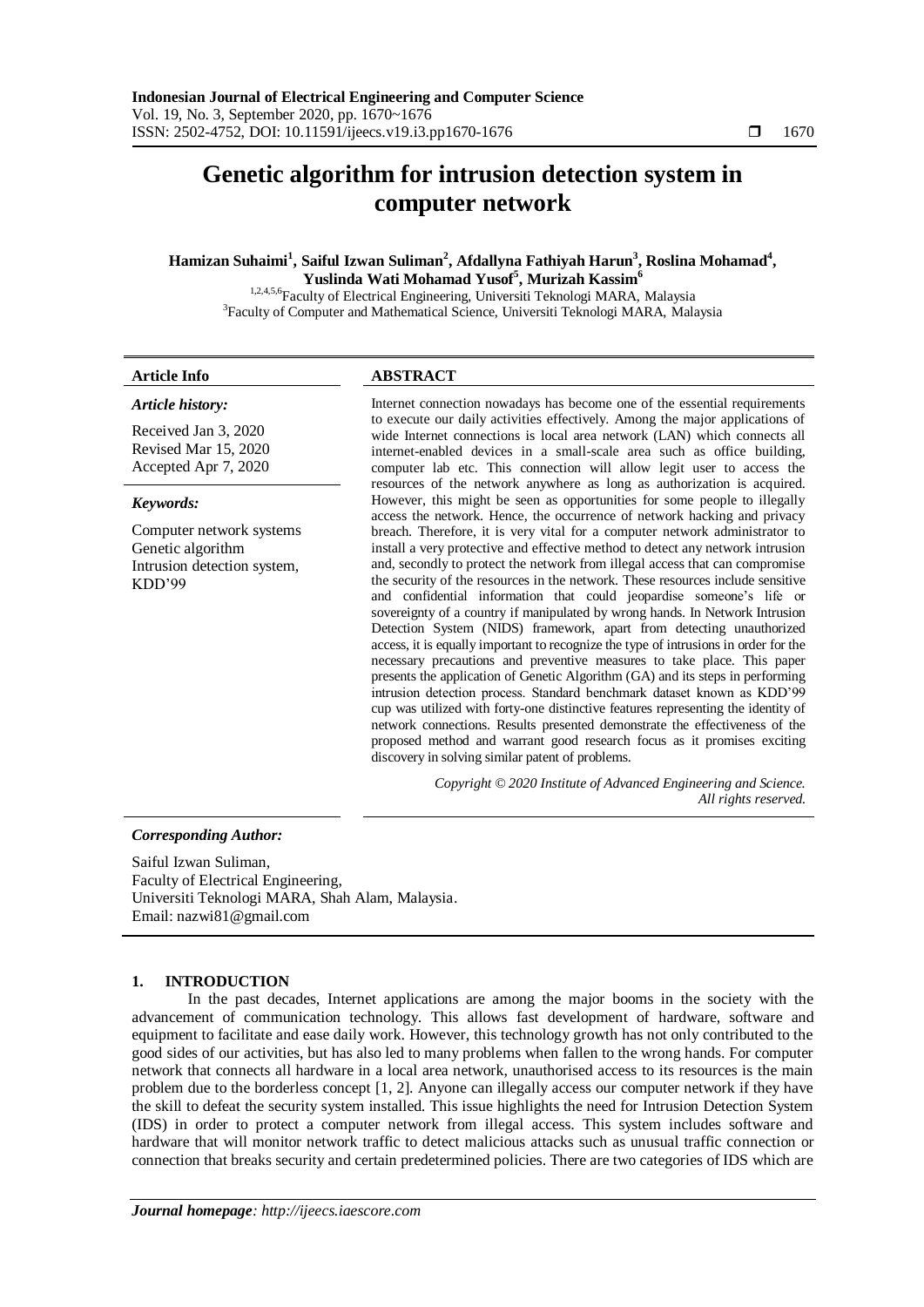signature-based IDS and anomaly-based IDS [3-5]. These two systems vary in terms of configuration, detection and cost. A computer network intruder may modify traffic connection to escape signature-based IDS detection system installed [6]. However, this may not be the case for anomaly-based IDS as it can detect slight change in network pattern to further analyse the situation. The drawback of signature-based IDS is that only unwanted traffic from a set of known traffic can be detected. This type of IDS will normally encounter problem if a new attack connection intrudes a network as it does not store the pattern before [7]. Because of this limitation, signature-based IDS is less effective compared to other IDS as it is dependent on past encounters of attack connections [8, 9]. Additionally, the main database which stores the known attack connections can sometimes contain error traffics due to bad detections. This can lead to the increase of false positive rate [10]. This study was conducted to overcome the afore-mentioned issue by applying a different approach. This is by increasing the possibility of getting accurate detection, extra features in each traffic connection were identified and added into the "chromosomes" or candidate solutions. Additionally, parameters tuning process which determines the optimal value for each variable was also given extra focused as it will determine the final outcomes of the experiments.

The idea of deploying the Leader Based Intrusion Detection System (LBIDS) into access network was proposed by Rajkumar and Vayanaperumal [11]. This system was implemented in order to detect and prevent DOS such as Sybil and Sinkhole. By implementing the simulation in NS2 software, the system was simulated based on three core security challenges such as authentication, preventing DOS attack and positive incentive provision. The outcomes show that they were able to fulfill the quality of service in the network by using the proposed method. IDS system that can minimize false positive detection by GA was proposed by Narsingyani and Kale [12]. In their research, KDD'99 cup dataset was used as main data in order to experiment the detection system. The main categories attacks focused in the experiment were duration, protocol, service, flag, source byte, destination byte and attack-name. Java language was implemented in the system where it was built on third party software package JGAP or GA/GP java toolkit. The results show that false positive rate can be reduced by increasing the number of rules in training data.

The study about anomaly-based IDS using the hybrid GA and K-Centroid Clustering was conducted by Chakrabarty et al. [1]. In the study, both KDD'99 Cup and NSL-KDD dataset were utilized to run the experiment for IDS. NSL-KDD dataset was investigated as it can be used to solve the problems in KDD'99 dataset. Compared to KDD'99 dataset, it was an effective dataset that can create clear comparison between normal data and intrusion connection in developing IDS. As for GA, it was performed on the specific clusters. Cluster was created to differentiate groups for a specific intrusive and normal data. When carrying out clustering, different clusters were also constructed for a similar type of connection. Based on the final results, approximately 86% and 96% accuracy rate for KDD'99 cup and NSL-KDD dataset were produced respectively. A research by Bhattacharjee P. S. et. al from Assam University, India proposes the variable fitness function in GA for IDS using NSL-KDD dataset [2]. Three different fitness functions were used which are vectorized-fitness function, weighted vectorized-fitness function and fuzzy weighted vectorizedfitness function. From the different fitness functions that were used, the following results were recorded:

Table 1 illustrates that Fuzzy Weighted Vectorized-GA (FV-GA) produces better fitness point which is the closest to 1. The number of attacks that can be detected were dominated by FV-GA where it represents the highest number of attacks detected from the simulation. As a conclusion, the proposed FV-GA performances was better than V-GA and WV-GA. In 2014, Sharma, Kumar and Kaur propose the hybrid of GA and Fuzzy Logic approaches for IDS [13]. NSL-KDD was used as the main dataset since KDD'99 dataset has redundancy issues, where the numbers of training and testing data in NSL-KDD are enough to produce good attack detection. In the study, the proposed method provides better performance than a single GA technique.

| Table 1. Attack detection results using NSL-KDD datasets for VGA, WV-GA and FV-G/ |  |
|-----------------------------------------------------------------------------------|--|
| $\mathbf{m}$ $\mathbf{c}$ $\mathbf{v}$ $\mathbf{u}$ $\mathbf{v}$                  |  |

| Method |              | <b>Fitness Point</b> | Normal | Type of Attack |                 |                   |                   |
|--------|--------------|----------------------|--------|----------------|-----------------|-------------------|-------------------|
|        | Dos          |                      |        | Probe          | R <sub>21</sub> | U2R               |                   |
|        | VGA          | $0.9652$ (f1)        | 928    | 143            | 329             | 8                 | $\theta$          |
|        | VGA          | 0.9340(f2)           | 639    | 98             | 380             | 8                 | 0                 |
|        | WV-GA        | 0.9547(f1)           | 849    | 115            | 372             | 13                |                   |
|        | WV-GA        | 0.9186(f2)           | 493    | 91             | 512             |                   | $\mathbf{\Omega}$ |
|        | $FV-GA$      | $0.9902$ (f1)        | 1733   | 577            | 111             | 0                 |                   |
|        | <b>FV-GA</b> | 0.9918(f2)           | 1733   | 577            | 111             | $\mathbf{\Omega}$ |                   |

A new feature selection IDS using hybrid GA-SVM was conducted by Gharaee and Hosseinvand [14]. A new fitness function was introduced along with Least Squares Support Vector Machine (LSSVM). The experiment was tested on KDD'99 Cup and UNSW-NB15 datasets. The proposed method involves three main steps: feature selection based on GA, training and classification. Training of the dataset is the first step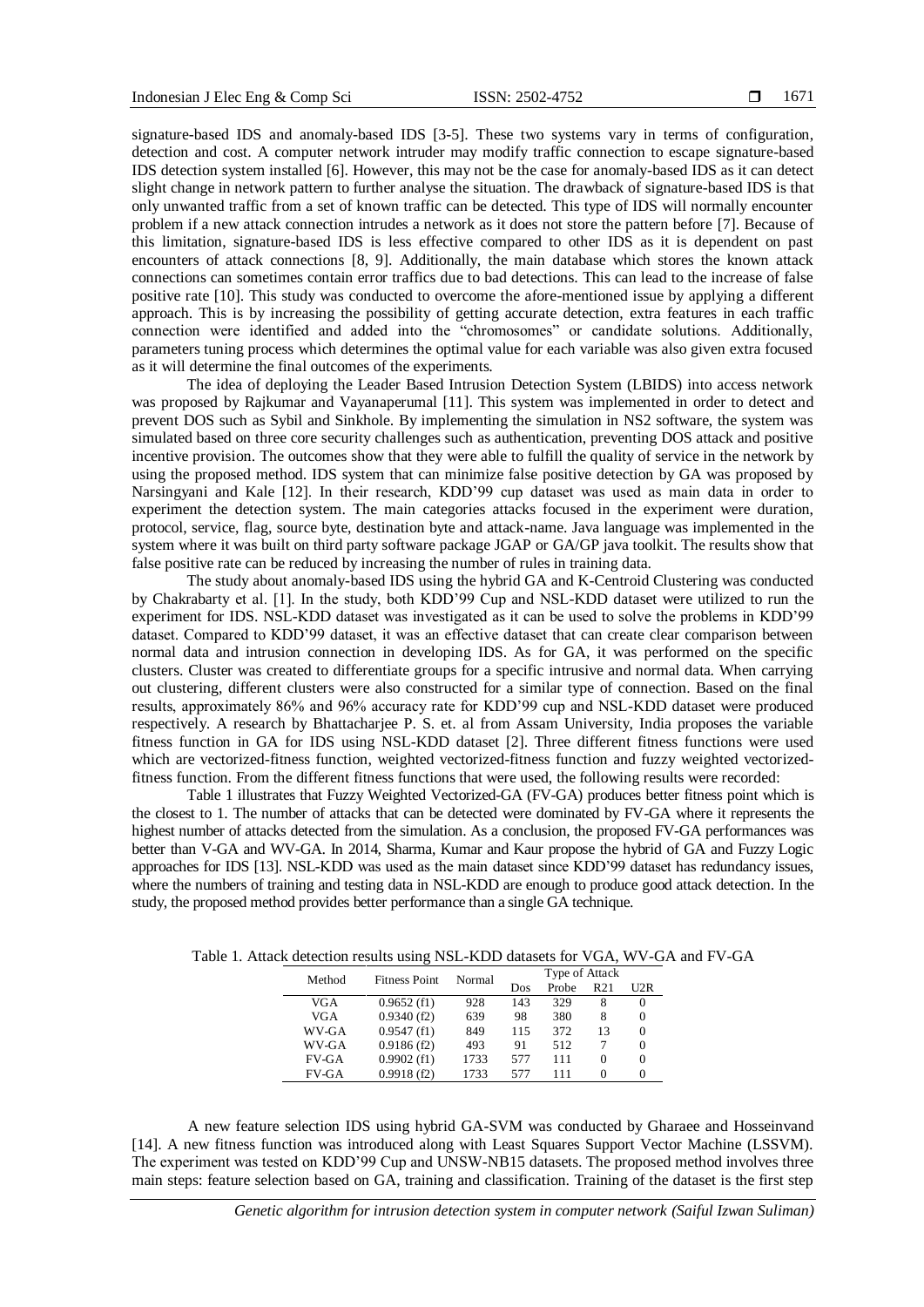in the algorithm. The traffic data then classified into normal or anomaly class. In the paper, a new fitness function was introduced based on three parameters: False Positive Rate (FPR), True Positive Rate (TPR) and number of selected features to calculate each subset of features. In generating results, MMIFS model was applied using KDD'99 Cup into LSSVM model in order to compare with other methods such as GA-Fuzzy SVM, MMIF, SVM and C4.5. The final results were produced based on their proposed method using UNSW-NB15 dataset in terms of accuracy detection rate, TPR and FPR. From the whole results, it shows that the proposed method performs better selection for the training data and indirectly provides the improvement in detection intrusion.

The study about developing a network security for cloud computing using IDS was done by Singh and Hazela [15]. Cloud computing also have the similar risk such as risk of unauthorized modification of data, risk of theft and risk of loss. In the study, a distributed multilayer architecture in Cloud Computing environment was introduced for providing intrusion detection and to perform complex event correlation analysis by using distributed security components. A further study about GA and Neural Networks was made in order to design the architecture based on the knowledge. Feature selection technique based on GA was used to select suitable subset of features. As addition, two types of chromosome were proposed based on different criteria which are bandwidth of the resources and created based on the job length. The main purposes in this study is to allocate the most suitable capacities for the job length and resources based on the bandwidth. The final results show that their cloud IDS were able to detect cloud attacks by 57% of random sets of cloud attacks.

Signature matching algorithm is one of the methods that can be used to identify attacks especially from the internal system. Desai and Gaikwad proposed a hybrid method to identify attacks through the internal and external of network system [16]. FGA was implemented to detect external attacks in the network. SQL injection became the main focus in the internal system where it consists of static and dynamic injection detections. In static part, whole query is compared with the stored signature and classified as malicious if it matches. Meanwhile, for dynamic detection, calculation of similarity index from comparison was made and considered as malicious if it exceeds the threshold value.

# **2. RESEARCH METHOD**

Intrusion detection is the process of recognizing the attacks in the traffic between two or more resources where the entire network becomes vulnerable to third parties. The attacks can happen when the security breach towards network has occurred [17-19]. Techniques that involved in proposed GA system is discussed below:

| Step 1: Generate initial population 100 chromosomes.                                     |
|------------------------------------------------------------------------------------------|
| Step 2: Recognize attack between random populations and training data.                   |
| Step 3: Measure fitness value.                                                           |
| Step 4: Data sorted ascending based on fitness value.                                    |
| Step 5: Select top 25 fitness value.                                                     |
| Step 6: Clones 2 times of 25 chromosomes.                                                |
| Step 7: Crossover between 2 parents of chromosomes.                                      |
| Step 8: Mutate the chromosomes.                                                          |
| Step 9: Measure fitness value.                                                           |
| Step 10: Data sorted in descending order.                                                |
| Step 11: Select top 50 fitness value from mutated data.                                  |
| Step 12: Take top 10 from mutated data and 30 chromosomes generate randomly              |
| Step 13: Repeat 50 times of attack recognition between 100 population and training data. |
| Step 14:100 final chromosomes to compare with testing data.                              |

Figure 1. Genetic Algorithm in NIDS

Figure 1 shows the steps involved in the implementation of Network Intrusion Detection System (NIDS) using GA for both training and testing process.

A. Separate main data into training and testing data set

Before the start of the training process, the raw dataset which consists of 311,030 connection data was divided into two parts. This selected data was used either for training or testing based on predetermined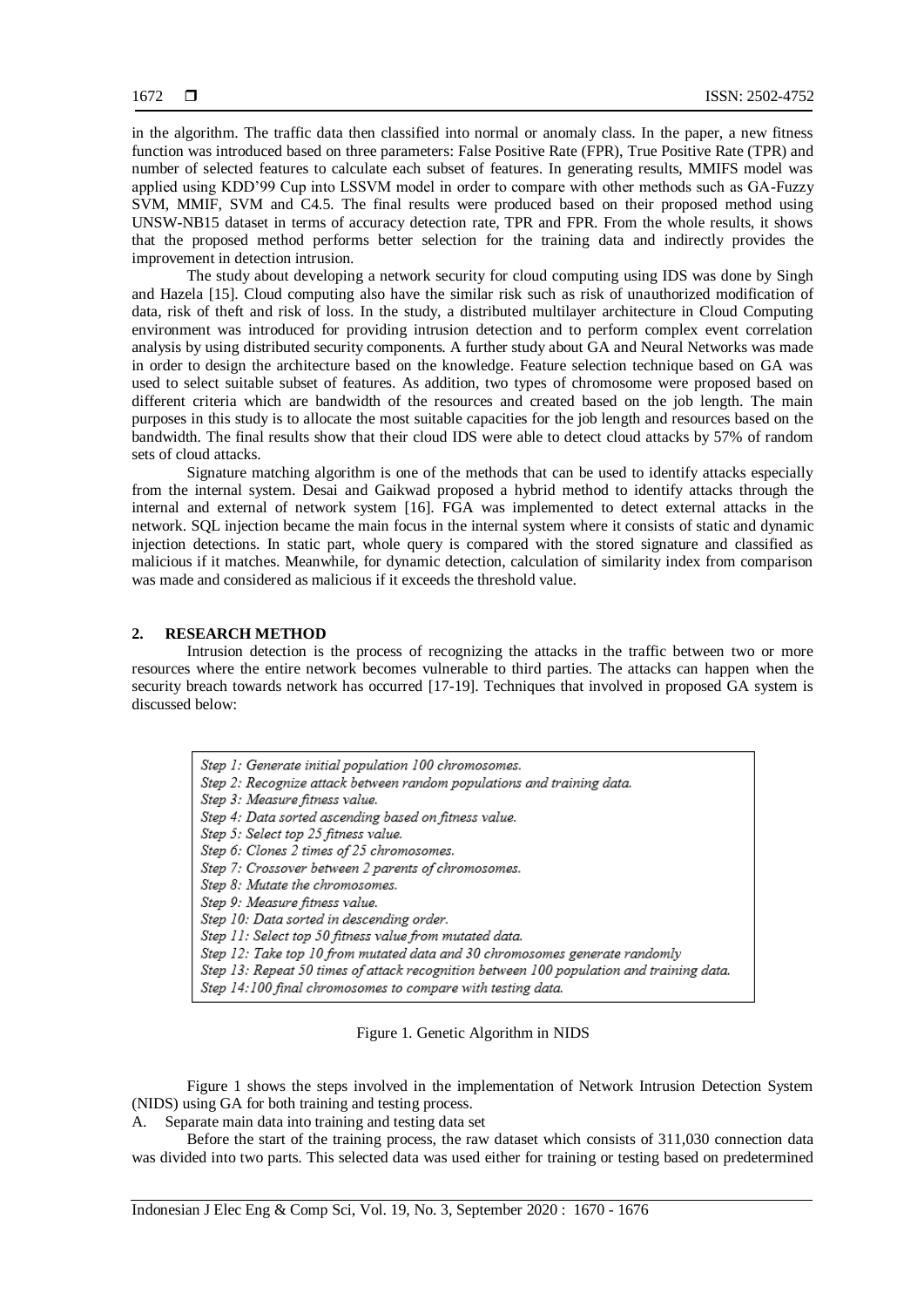probability of selection. The ratio for the separation of these 2 processes was conducted based on 90:10 portion, in which the larger bulk utilized in the training process.

B. Generate Initial Population

In the first steps, initial population was generated randomly which consists a set of chromosomes (candidate solution). Each chromosome stores genes that is associated with the problem domain. In this study, it will be the properties of each traffic connection. This population will be mainly used during the training process. The size of the population was heuristically determined in the initial stage of the study to identify the suitable value that gives optimal solutions.

#### C. Fitness Function

In this paper, the proposed fitness function is given by the formula (1):

$$
F = \frac{a}{A} - \frac{b}{B} \tag{1}
$$

Where a represents the number of attacks detected by the candidate solutions while  $\vec{A}$  is the total number of attacks in the training dataset. Variable  $b$  is the number of normal connections that were detected by the proposed method in an iteration, while B represents the total normal connections in the dataset. A candidate solution (chromosome) is considered of high quality if the fitness value closes to 1 [20-22].

#### D. Cloning

From the overall population, a set of chromosomes with high fitness value will be selected for the cloning process. During this process, the selected chromosomes will be duplicated a number of times. This is done to increase the probability of getting better solutions [23].

# E. Crossover

Figure 2 illustrates the process of crossover between 2 chromosomes that were selected randomly from two parents (cloned chromosomes). Crossover will take place based on the crossover rate. This rate which is generated randomly will determine the number of features that will crossover between these chromosomes [24].



Figure 1. Process of crossover

#### F. Mutation

Mutation takes places between the two crossover chromosomes. This process will only be executed based on predetermined probability rate. This rate cannot be too large as it could alter the whole genes and eventually produce a new offspring [25]. During this process, only a slight change to the genes is necessary so that it will still carry most of the properties of the parents added with the enhanced gene(s) through the mutation process. G. Selection

The mutation process conducted has altered the genes of a chromosome. Therefore, as shown in (1) will be utilized again to calculate the new fitness value of the chromosome. The mutated chromosomes were then sorted based on the fitness value. Top ten mutated chromosomes were selected as a part of the new population for the next iteration. These chromosomes will be combined with fifty chromosomes from the initial population and thirty chromosomes which were generated randomly. This training process was repeated for fifty iterations and the final population of chromosomes produced will undergo the next phase which is testing process.

### H. Testing

Figure 3 shows the process of testing which involves 100 chromosomes from the final population of the training stage. These chromosomes were used to compare with each of the 31102 testing data to predict the type of connection whether it is an attack or normal traffic. Success rate was determined based on the total number of testing data that is correctly predicted by the proposed method.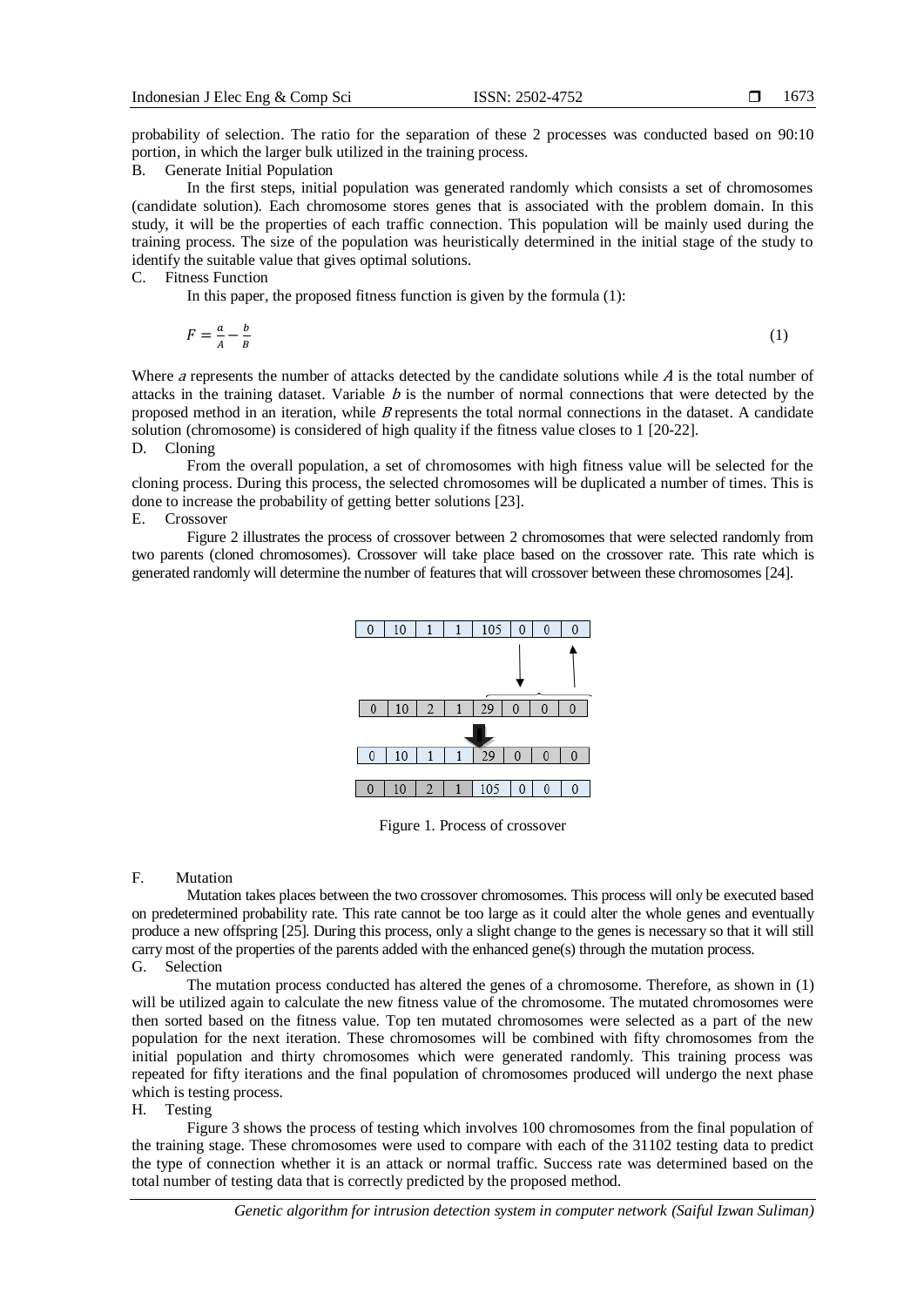Step 1: Read a testing data from the testing dataset. Step 2: Compare the testing data with all trained chromosomes gene-by-gene. Step 3: The trained chromosome that has similar genes as the testing data willbe selected as the candidate solution. The candidate solution's type of connection will be taken as the type of connection for the testing data. Step 4: The same process is repeated for the whole 31,102 testingdata. Step 5: Calculate the success rate based on the total number of accurate recognized attacks.

Figure 2. Steps in testing process of IDS

#### **3. RESULTS AND DISCUSSION**

 $10$  $\sqrt{2}$ 

Two important variables in Genetic Algorithm that influence the final result in this study are the mutation and crossover rates [26]. In order to get the optimal values, many experiments were conducted utilizing different values of these two variables. The results of this experiments were further analyzed by calculating the True Positive Rate (TPR) value. This value determines the success rate of the prediction of the proposed algorithm. Perfect prediction of intrusion detection will give 100% TPR value.

Table 2 shows the results for intrusion detection based on three crossover rate investigated in this study. From total of 31102 testing data, experiment with crossover rate of 10 produces the best solution with 25942 testing data accurately predicted. This is followed by systems with crossover rate of 15 and 5 with 25883 and 21003 data correctly predicted respectively. This result is further illustrated in Figure 4. As shown in the figure, crossover rate of 10 gives the best result with 83.41% of TPR. This is followed by 15 and 10 crossover rates with 83.22% and 67.53% TPR respectively.

5 21003 10099 10 25942 5160 15 25883 5219 True Positive Rate for different crossover rate 83.41  $90$ 83.22 80 67,53 True Positive Rate (%) 70 60 50 40 30  $20$ 

Table 2. Intrusion detection result based on crossover rate Crossover Rate Number of Attack Accurately Predicted Number of Attack Inaccurately Predicted

Figure 4. TPR based on different crossover rate

 $\blacksquare$  5  $\blacksquare$  10  $\blacksquare$  15

Crossover rate

For the probability of mutation, three values were investigated which are 0.1 (10%), 0.15 (15%) and 0.20 (20%). These probability rates were utilized in order to determine whether the process of altering the gene(s) in each chromosome will be performed or not. This process was performed to enhance the fitness value of each chromosome even though it is not always the case. It could also lead to a worse candidate solution. The results for the three different probability of mutations are shown in Figure 5. As can be seen, the best result was obtained when 0.1 was utilized as the probability of mutation with 83.41% TPR value. This is followed by 0.2 and 0.15 with 83.27% and 83.2% TPR respectively. This outcome coincides with findings from previous works by other researchers in which the best solution was found when the mutation rate is relatively small which is between  $0.07 - 0.1$ .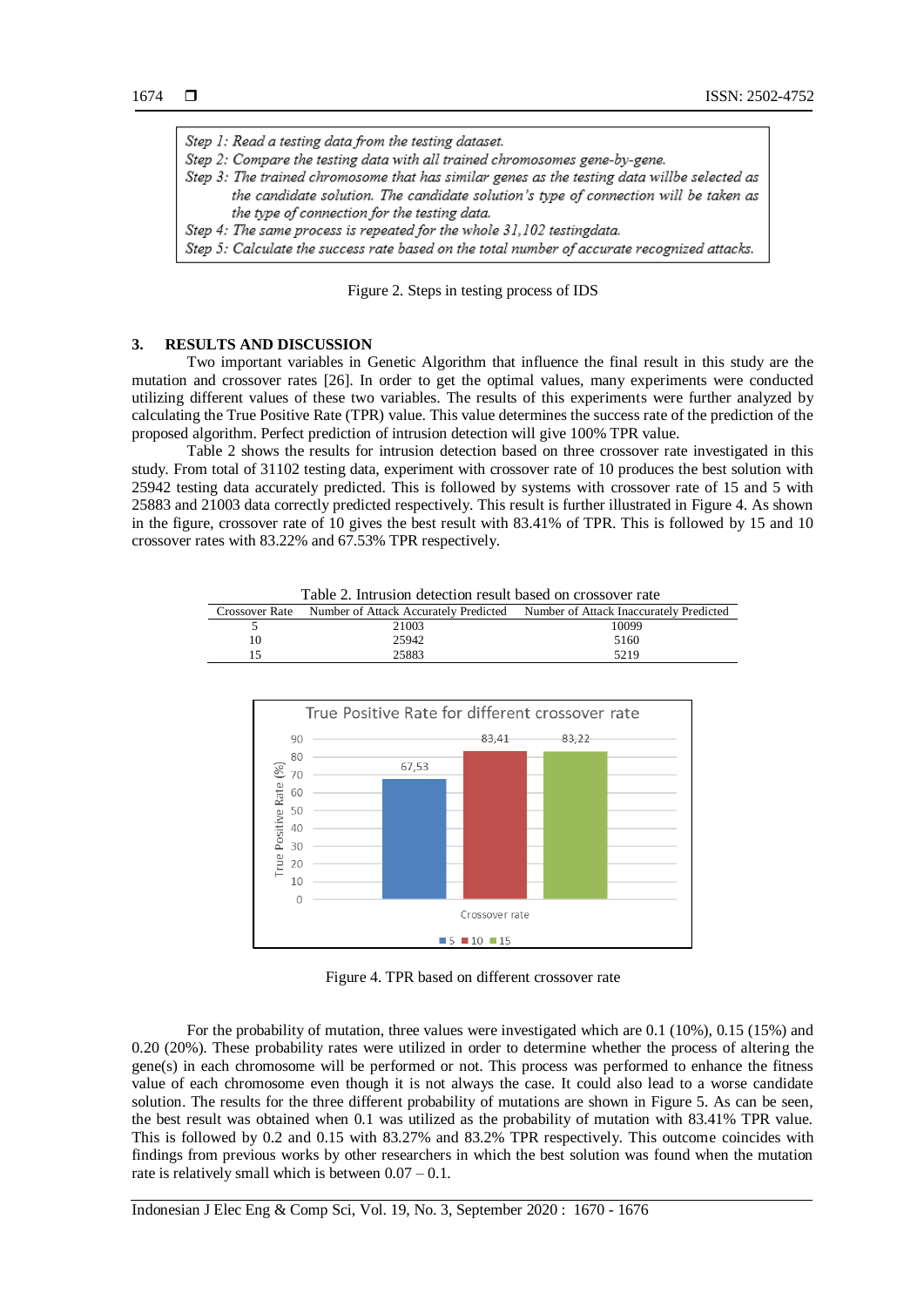

Figure 5. TPR for 0.1, 0.15 and 0.20 probabilities of mutation

### **4. CONCLUSION**

Genetic Algorithm (GA) is among the powerful tool to solve many complex problems such as optimization, learning, prediction and identification. This algorithm depends on several important steps and variables such as crossover and mutation that will strongly influence the final results. These variables are known as genetic operators and extensively investigated in this study. In general, Genetic Algorithm needs mutation and crossover process in order to modify and produce new offspring that carry most genes of the original chromosomes. Based on the presented results, combination of crossover rate of 10 genes and 0.1 probability of mutation produced the best result. From total of 31102 testing data, it has managed to accurately predict 25942 attack connections which represents 83.41% True Positive Rate (TPR). Further study can be carried out in order to increase this rate to the acceptable level of at least 95%. This can be implemented by hybridizing GA with other method such as local search to further explore the search space to get a better prediction.

### **ACKNOWLEDGEMENTS**

The authors would like to express the gratitude to the Ministry of Education, Malaysia and Universiti Teknologi MARA, Shah Alam, Selangor for the financial support given for this project (FGRS Grant) [File No: 600-IRMI/FRGS 5/3 (0007/2016)].

### **REFERENCES**

- [1] B. Chakrabarty, O. Chanda, M. Saiful. "Anomaly based Intrusion Detection System using Genetic Algorithm and K-Centroid Clustering", *Int J Comput Appl*., vol. 163, no. 11, pp. 1-13, 2017.
- [2] P. Bhattacharjee, A.K.M. Fujail, S.A. Begum, S. A. "Intrusion detection system for NSL-KDD data set using vectorised fitness function in genetic algorithm", *Adv. Comput. Sci. Technol*, vol. 10, no.2, pp. 235-246, 2017.
- [3] S. Mabu, C. Chen, L. Nannan, S. Kaoru, and H. Kotaro, "An intrusion-detection model based on fuzzy classassociation-rule mining using genetic network programming." *IEEE Transactions on Systems, Man, and Cybernetics, Part C (Applications and Reviews)*, vol. 41, no. 1, pp. 130-139, 2010.
- [4] M.S.A. Khan, "Rule based network intrusion detection using genetic algorithm." *International Journal of Computer Applications*, vol.18, no. 8, pp. 26-29, 2011.
- [5] S.T. Powers, and H. Jun, "A hybrid artificial immune system and Self Organising Map for network intrusion detection." *Information Sciences*, vol. 178, no. 15, pp. 3024-3042, 2008.
- [6] M.M.M. Hassan, "Network intrusion detection system using genetic algorithm and fuzzy logic." *International Journal of Innovative Research in Computer and Communication Engineering*, vol. 1, no. 7, 2013.
- [7] S.T. Powers, and H. Jun, "A hybrid artificial immune system and Self Organising Map for network intrusion detection." *Information Sciences*, vol. 178, no. 15, pp. 3024-3042, 2008.
- [8] H. Jiang, and R. Junhu, "The application of genetic neural network in network intrusion detection." *JCP*, vol. 4, no. 12, pp. 1223-1230, 2009.
- [9] A. Zainal, M.A. Maarof, and S.M. Shamsuddin, "Ensemble classifiers for network intrusion detection system." *Journal of Information Assurance and Security*, vol. 4, no. 3, pp. 217-225, 2009.
- [10] W.A.N.G. Xiaoqiang, "Study on genetic algorithm optimization for support vector machine in network intrusion detection." *Advances in Information Sciences and Service Sciences*, vol. 4, no. 2, pp. 282-288, 2012.